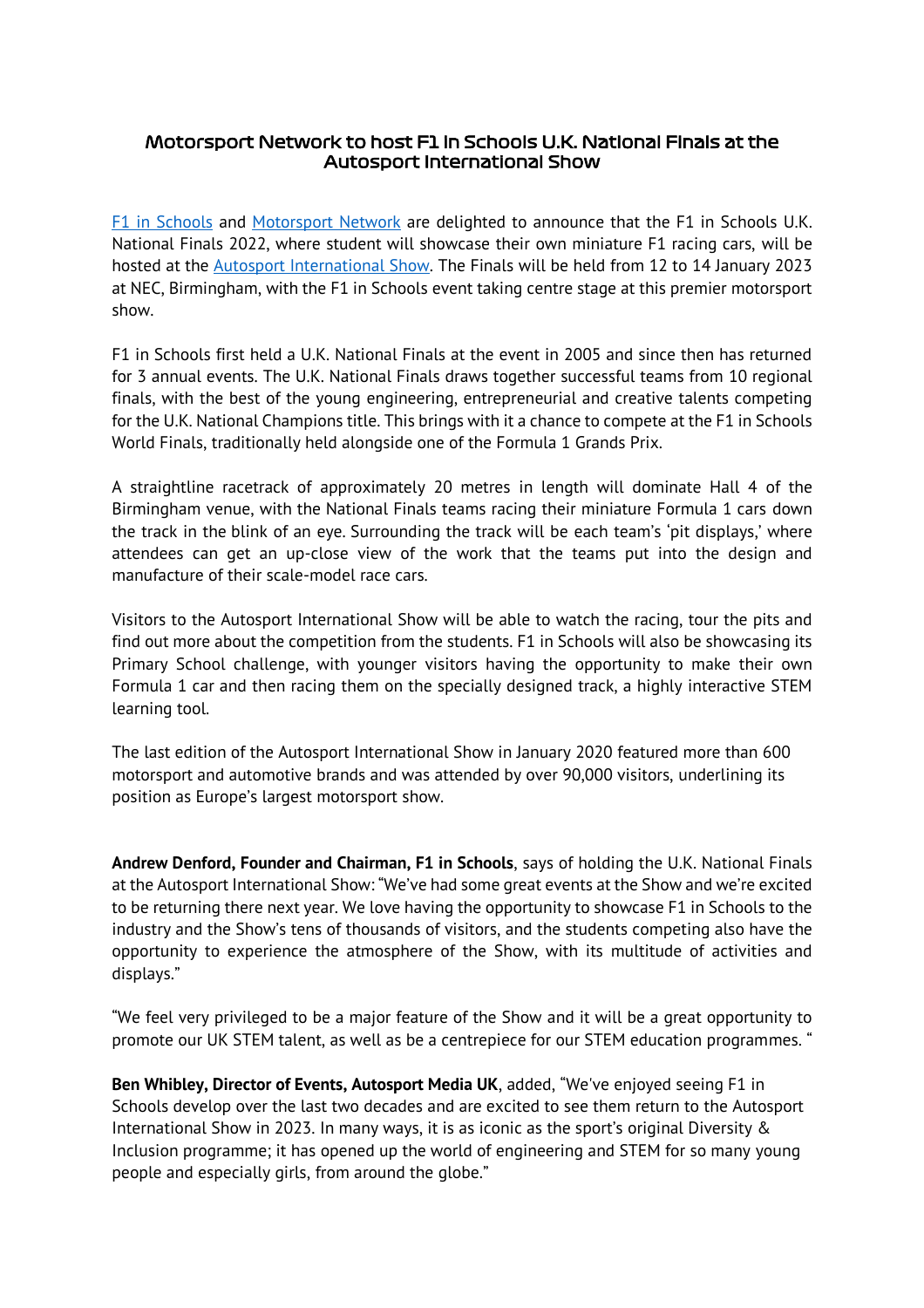"Visitors to the 2023 Autosport International Show will witness first-hand the student's creative and entrepreneurial designs during the trade and public days. We look forward to hosting the U.K. National finals in January 2023 before they embark on the World Finals."

Ends.

## About F1® in Schools

This multi-faceted STEM competition embraces enterprise, design, engineering, marketing and teamwork. Formula 1® is at the heart of the initiative, with students across the globe forming F1® teams in miniature to design, make, test and race an F1® in Schools car, competing regionally and nationally, with the best teams winning a place at the Aramco F1® in Schools World Finals.

In the competition, student teams from around the globe design and develop a scale model F1® in Schools car with advanced engineering and produce highly creative and instructive presentations of their teams. The students build cars that have the speed to compete with the best in the world on the 20 metre F1® in Schools racetrack, with speeds of around 75 km/hr!

F1® in Schools puts STEM education into context with its parallels to the real world of the sport and wider industry. It makes the learning more relevant, more engaging, and with its supportive, competitive environment, more exciting.

This Formula 1® supported global STEM programme is a proven route to motorsport and automotive careers with former participants working in Formula 1® teams, engine manufacturers, sports agencies and many more allied companies. It also provides the sport with a unique platform for promotion to the younger generation.

## **About [Motorsport](https://www.motorsportnetwork.com/) Network**

[Motorsport](https://www.motorsportnetwork.com/) Network is a leading independent media, interactive entertainment, and e-commerce company focused on the motorsport and automotive industries and their fans. Every month, approximately 62 million dedicated users visit a **[Motorsport](https://www.motorsportnetwork.com/) Network** digital property, to buy, to learn, to be entertained, or simply to feed their passion for cars and racing. [Motorsport](https://www.motorsportnetwork.com/) Network sits at the heart of the racing and automotive industries and provides authoritative thought leadership as well as unique experiences for our customers. [Motorsport](https://www.motorsportnetwork.com/) Network puts racing and automotive enthusiasts on a journey that encompasses news and insights, events, tickets, games, and eSports, and leverages the network effect to add value to their experience. Through the use of in-house technology and modern data tools to continuously test, learn, and improve, [Motorsport](https://www.motorsportnetwork.com/) Network's processes, content creation, and products are constantly evolving to better serve our audience, clients, and partners.

For further information contact: